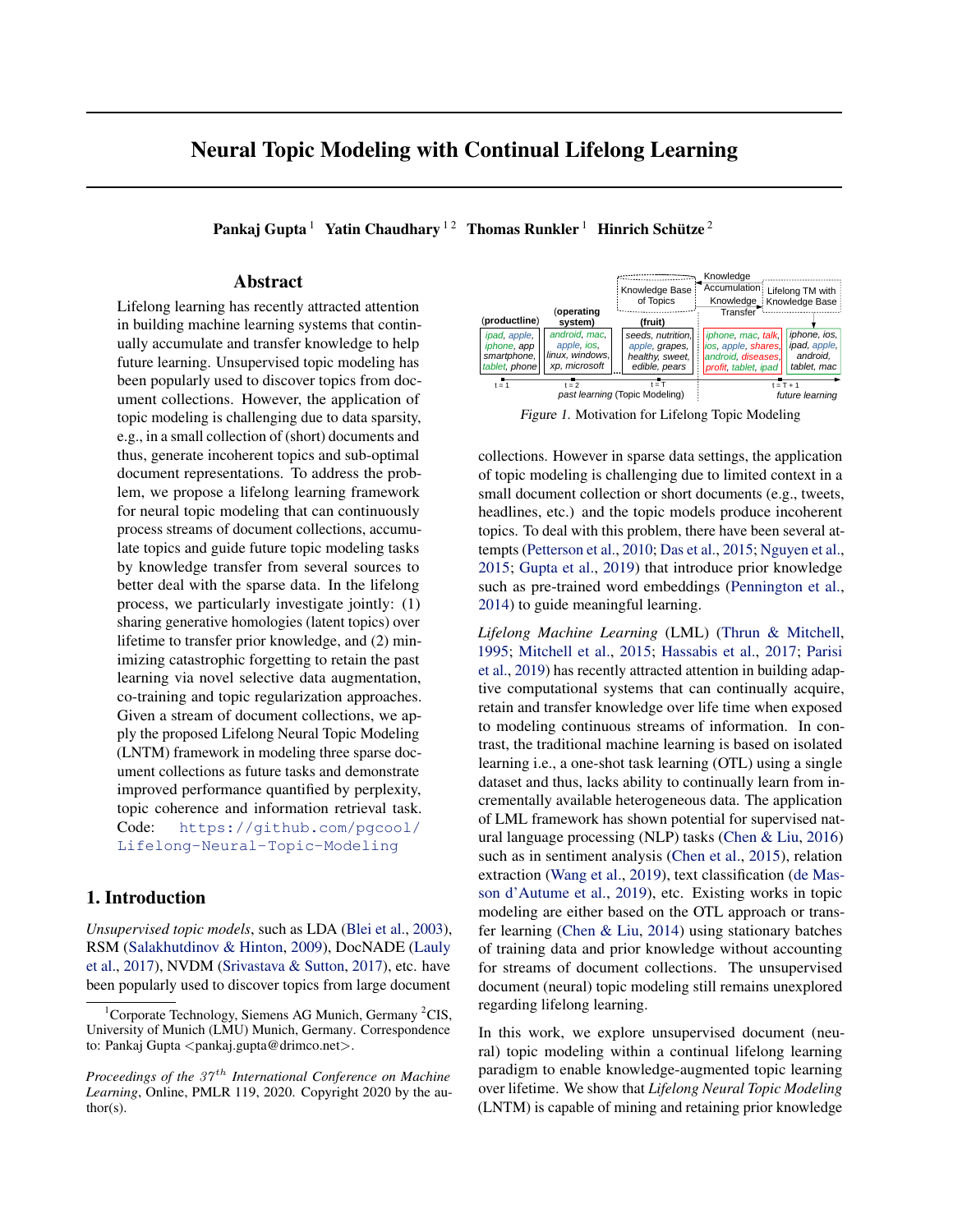<span id="page-1-0"></span>(topics) from streams of large document collections, and particularly guiding topic modeling on sparse datasets using accumulated knowledge of several domains over lifespan. For example in Figure [1,](#page-0-0) we have a stream of coherent topics associated with *apple* extracted from a stream of large document collections over time  $t \in [1, T]$  (i.e., past learning). Observe that the word *apple* is topically contextualized by several domains, i.e., productline, operating system and fruit at tasks  $t = 1$ ,  $t = 2$  and  $t = T$ , respectively. For the future task  $T + 1$  on a small document collection, the topic (red box) produced without LNTM is incoherent, containing some irrelevant words (marked in red) from various topics. Given a sufficient overlap (marked in green) in the past and future topic words, we aim to help topic modeling for the future task  $T + 1$  such that the topic (red box) becomes semantically coherent (green box), leading to generate an improved document representation.

Therefore, the goal of LNTM is to (1) detect topic overlap in prior topics  $t \in [1, T]$  of the knowledge base (KB) and topics of future task  $T + 1$ , (2) positively transfer prior topic information in modeling future task, (3) retain or minimize forgetting of prior topic knowledge, and (4) continually accumulate topics in KB over life time. In this work, we particularly focus on addressing the challenge: *how to simultaneously mine relevant knowledge from prior topics, transfer mined topical knowledge and also retain prior topic information under domain shifts over lifespan?*

Contributions: We present a novel lifelong neural topic modeling framework that learns topics for a future task with proposed approaches of: (1) *Topic Regularization* that enables topical knowledge transfer from several domains and prevents catastrophic forgetting in the past topics, (2) *Wordembedding Guided Topic Learning* that introduces prior multi-domain knowledge encoded in word-embeddings, and (3) *Selective-data Augmentation Learning* that identifies relevant documents from historical collections, learns topics simultaneously with a future task and controls forgetting due to selective data replay. We apply the proposed framework in modeling three sparse (future task) and four large (past tasks) document collections in sequence. Intensive experimental results show improved topic modeling on future task while retaining past learning, quantified by information retrieval, topic coherence and generalization capabilities.

# 2. Methodology: Lifelong Topic Modeling

In following section, we describe our contributions in building Lifelong Neural Topic Modeling framework including: topic extraction, knowledge mining, retention, transfer and accumulation. *See Table 1 for the description of notations*.

Consider a stream of document collections  $S = \{ \Omega^1, \Omega^2, \dots, \Omega^m \}$  $\Omega^T$ ,  $\Omega^{T+1}$ } over lifetime  $t \in [1, ..., T, T+1]$ , where  $\Omega^{T+1}$ 

|  | Table 1. Description of the notations used in this work |  |  |  |  |  |
|--|---------------------------------------------------------|--|--|--|--|--|
|--|---------------------------------------------------------|--|--|--|--|--|

| <b>Notation</b>                            | <b>Description</b>                                                           |
|--------------------------------------------|------------------------------------------------------------------------------|
| <b>LNTM</b>                                | Lifelong Neural Topic Modeling                                               |
| EmbTF                                      | Word Embedding based transfer                                                |
| TR                                         | Topic Regularization                                                         |
| SAL                                        | Selective-data Augmentation Learning                                         |
| TopicPool                                  | Pool of accumulated topics                                                   |
| WordPool                                   | Pool of accumulated word embeddings                                          |
| $\Omega^t$                                 | A document collection at time/task t                                         |
| $(T + 1)$                                  | Future task                                                                  |
| $\{1, , T\}$                               | Past tasks                                                                   |
| $\mathbf{Z}^t \in \mathbb{R}^{H \times K}$ | Topic Embedding matrix for task t                                            |
| $\mathbf{E}^t \in \mathbb{R}^{E \times K}$ | Word Embedding matrix for task t                                             |
| Θ                                          | <b>LNTM</b> parameters                                                       |
| Ф                                          | LNTM hyper-parameters                                                        |
| $\lambda^t_{EmbTF}$                        | Degree of relevance of $\mathbf{E}^t \in \text{WordPool}$ for $(T+1)$        |
| $\lambda_{TB}^{t}$                         | Degree of topic imitation/forgetting of $\mathbf{Z}^t$ by $\mathbf{Z}^{T+1}$ |
| $\lambda_{SAL}^t$                          | Degree of domain-overlap in $\Omega^t$ and $\Omega^{T+1}$                    |
| $\mathbf{A}^t \in \mathbb{R}^{H \times H}$ | Topic-alignment in $\mathbf{Z}^t$ and $Z^{T+1}$                              |
| K, D                                       | Vocabulary size, document size                                               |
| E.H                                        | Word embedding dimension, #topics                                            |
| $\mathbf{b} \in \mathbb{R}^K$              | Visible (input) bias vector                                                  |
| $\mathbf{c} \in \mathbb{R}^H$              | Hidden (input) bias vector                                                   |
| v                                          | An input document (visible units)                                            |
| $\mathcal{L}^t$                            | Loss (negative log-likelihood) for task $t$                                  |
| $\mathbf{W} \in \mathbb{R}^{H \times K}$   | Encoding matrix of DocNADE for task $(T + 1)$                                |
| $\mathbf{U} \in \mathbb{R}^{K \times H}$   | Decoding matrix of DocNADE for task $(T + 1)$                                |

is used to perform future learning. During the lifelong learning, we sequentially iterate over S and essentially analyze a document collection  $\Omega^t \in \mathbf{S}$  using a novel topic modeling framework that can leverage and retain prior knowledge extracted from each of the lifelong steps  $\{1, ..., t - 1\}$ .

#### 2.1. Topic Learning via Neural Topic Model

Within the OTL framework, an unsupervised neural-network based topic model named as Document Neural Autoregressive Distribution Estimation (DocNADE) [\(Larochelle &](#page-9-0) [Lauly,](#page-9-0) [2012;](#page-9-0) [Lauly et al.,](#page-9-0) [2017\)](#page-9-0) has shown to outperform existing topic models based on LDA [\(Blei et al.,](#page-8-0) [2003;](#page-8-0) [Srivas](#page-10-0)[tava & Sutton,](#page-10-0) [2017\)](#page-10-0) or neural networks such as Replicated Softmax (RSM) [\(Salakhutdinov & Hinton,](#page-10-0) [2009\)](#page-10-0), Autoencoders [\(Lauly et al.,](#page-9-0) [2017\)](#page-9-0), NVDM [\(Miao et al.,](#page-9-0) [2016\)](#page-9-0) etc. Additionally, [Gupta et al.](#page-9-0) [\(2019\)](#page-9-0) have recently demonstrated competitiveness of DocNADE in transfer learning settings. Thus, we adopt DocNADE as the backbone in discovering topics and building lifelong topic learning framework.

DocNADE Formulation: For a document (observation vector)  $\mathbf{v} \in \Omega$  of size D such that  $\mathbf{v} = (v_1, ... v_D)$ , each word index  $v_i$  takes a value in vocabulary  $\{1, ..., K\}$  of size K. Inspired by NADE [\(Larochelle & Murray,](#page-9-0) [2011\)](#page-9-0) and RSM [\(Salakhutdinov & Hinton,](#page-10-0) [2009\)](#page-10-0) generative modeling architectures, DocNADE computes the joint probability distribution  $p(\mathbf{v}; \boldsymbol{\Theta}) = \prod_{i=1}^{D} p(v_i | \mathbf{v}_{\leq i}; \boldsymbol{\Theta})$  of words in the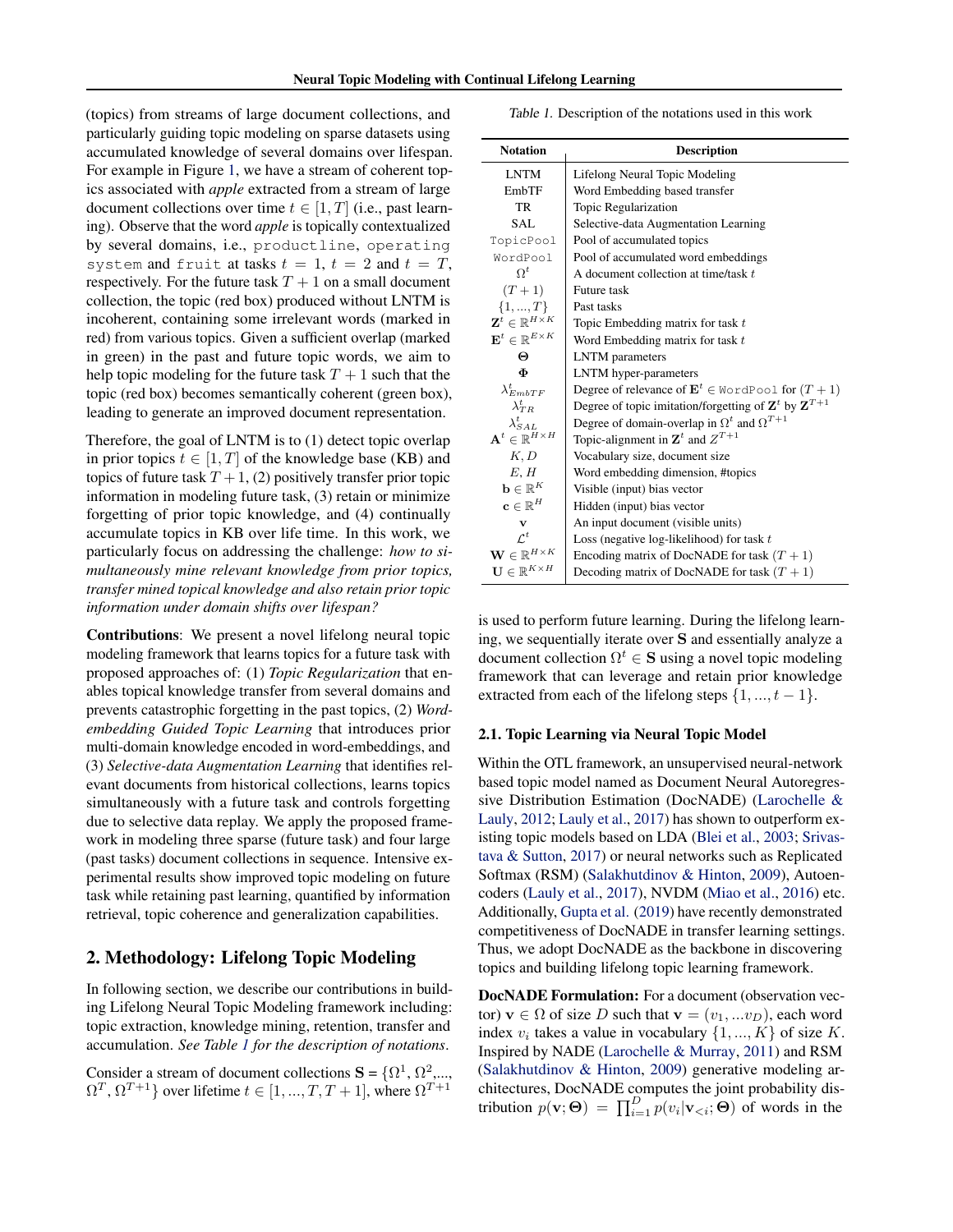<span id="page-2-0"></span>

Figure 2. An illustration of the proposed Lifelong Neural Topic Modeling (LNTM) framework over s stream of document collections

document v by factorizing it as a product of conditional distributions  $p(v_i|\mathbf{v}_{< i}; \Theta)$ , where each conditional is efficiently modeled via a feed-forward neural network using proceeding word  $\mathbf{v}_{< i}$  in the sequence.

Following reconstruction principle, the DocNADE computes a hidden vector  $\mathbf{h}_i(\mathbf{v}_{< i})$  at each autoregressive step:

$$
\mathbf{h}_i(\mathbf{v}_{< i}) = g(\mathbf{c} + \sum_{q < i} \mathbf{W}_{:, v_q}) \text{ and } g = \{sigmoid, tanh\}
$$
\n
$$
p(v_i = w | \mathbf{v}_{< i}; \mathbf{\Theta}) = \frac{\exp(b_w + \mathbf{U}_{w,:} \mathbf{h}_i(\mathbf{v}_{< i}))}{\sum_{w'} \exp(b_{w'} + \mathbf{U}_{w',:} \mathbf{h}_i(\mathbf{v}_{< i}))}
$$

for each  $i \in \{1, ...D\}$ , where  $\mathbf{v}_{< i} \in \{v_1, ..., v_{i-1}\}$  is a subvector consisting of all  $v_q$  such that  $q < i$ .  $\Theta$  is a collection of parameters including weight matrices  $\{ \mathbf{W} \in \mathbb{R}^{H \times K}, \}$  $\mathbf{U} \in \mathbb{R}^{K \times H}$  and biases  $\{\mathbf{c} \in \mathbb{R}^H, \mathbf{b} \in \mathbb{R}^K\}$ . *H* and *K* are the number of hidden units (topics) and vocabulary size.

Figure 2 (rightmost; without components  $(1, 2, 3)$  and  $(4)$ ) illustrates the DocNADE architecture, computing the probability  $\hat{v}_i = p(\mathbf{v}_i | \mathbf{v}_{\leq i}; \Theta)$  of the  $i^{th}$  word  $v_i$  conditioned on position dependent hidden layer  $h_i(v_{\leq i})$ . The parameter W is shared in the feed-forward networks and  $h_i$  encodes topic proportion for the document v.

Algorithm [1](#page-3-0) (lines #1-4) and TOPIC-LEARNING utility (algorithm [2\)](#page-4-0) describe the computation of objective function: negative log-likelihood  $\mathcal{L}(\mathbf{v}; \Theta)$  that is minimized using stochastic gradient descent. In terms of model complexity, computing  $h_i(v_{\leq i})$  is efficient (linear complexity) due to NADE [\(Larochelle & Murray,](#page-9-0) [2011\)](#page-9-0) architecture that leverages the pre-activation  $a_{i-1}$  of  $(i-1)$ th step in computing  $a_i$ . The complexity of computing all hidden layers  $\mathbf{h}_i(\mathbf{v}_{< i})$  is in  $O(DH)$  [and all](#page-9-0)  $p(\mathbf{v}_i | \mathbf{v}_{\leq i}; \mathbf{\Theta})$  in  $O(KDH)$  for D words

in the document v. Thus, the total *complexity* of computing the joint distribution  $p(\mathbf{v})$  is in  $O(DH + KDH)$ .

Importantly, the topic-word matrix  $\mathbf{W} \in \mathbb{R}^{H \times K}$  has a property that the row-vector  $\mathbf{W}_{j,:}$  encodes jth topic (distribution over vocabulary words), i.e., topic-embedding whereas the column-vector  $\mathbf{W}_{:,v_i}$  corresponds to embedding of the word  $v_i$ , i.e., word-embedding. We leverage this property to introduce prior knowledge via topic and word embeddings during lifelong learning. Additionally, we accumulate all topic and word embeddings in TopicPool and WordPool, respectively learned over lifetime.

### 2.2. Lifelong Learning in Neural Topic Modeling

Given the prior knowledge (TopicPool and WordPool), a stream of document collections S and a new (future) topic learning task on document collection  $\Omega^{T+1}$ , the proposed LNTM framework operates in two phases:

Phase 1: Joint Topic Mining, Transfer and Retention: The task of topic modeling with lifelong learning capabilities is prone to three main challenges: (a) mining prior knowledge relevant for the future task  $T + 1$ , (b) learning with prior knowledge, and (c) minimizing catastrophic forgetting, i.e., retaining of prior knowledge. Here, the prior knowledge refers to topic and word embeddings extracted from the historical tasks  $\{1, ...T\}$ . In modeling a future task  $T + 1$ , we address the above challenges by jointly mining, transferring and retaining prior knowledge. Algorithms [1](#page-3-0) and [2](#page-4-0) demonstrate the following three approaches within lifelong neural topic modeling, LNTM= {TR, EmbTF, SAL}:

 $(1)$  Topic Regularization with  $TopicPool$  (TR): To address the learning without forgetting, several works [\(Jung](#page-9-0)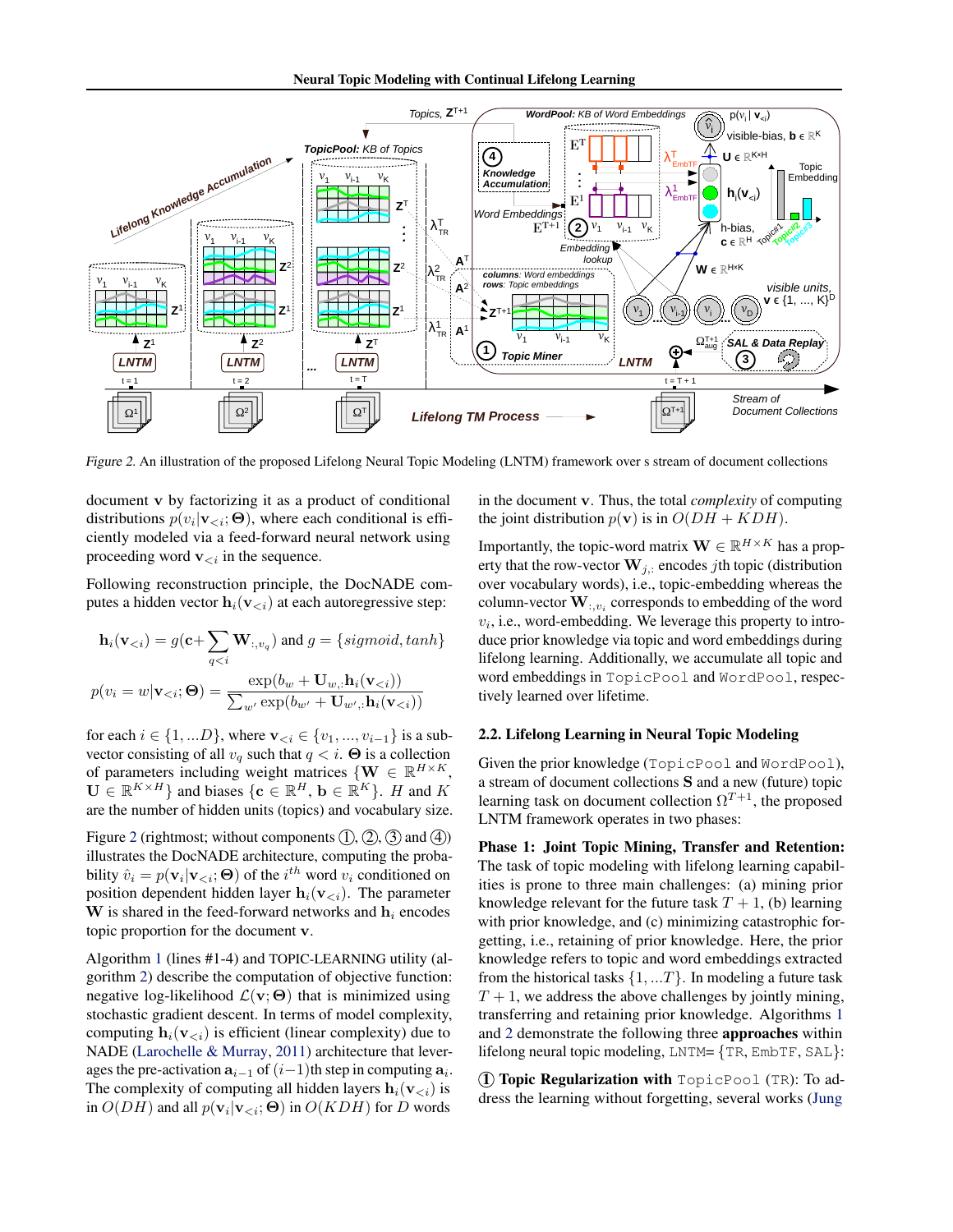<span id="page-3-0"></span>[et al.,](#page-9-0) [2016;](#page-9-0) [Kirkpatrick et al.,](#page-9-0) [2017;](#page-9-0) [Zenke et al.,](#page-10-0) [2017;](#page-10-0) [Li &](#page-9-0) [Hoiem,](#page-9-0) [2018\)](#page-9-0) have investigated regularization approaches in building LML systems that constrain the updates of neural weights in modeling the future task (i.e.,  $T + 1$ ) such that catastrophic forgetting with all the previously learned tasks is minimized. These existing works majorly focus on building LML systems dealing with computer vision tasks mostly in supervised fashion. Lifelong topic and document representation learning in unsupervised fashion has received considerable less attention. Thus inspired by the regularization strategies, we regularize topics of the past and future tasks in a way that not only minimizes forgetting of prior topics but also maximizes topical knowledge transfer for the future task (i.e., unsupervised topic modeling).

Given a pool of prior topics, i.e., TopicPool built by accumulating topics from each of the past tasks, we perform topic mining for the future task  $T + 1$  using DocNADE. In doing so, the topic learning  $Z^{T+1}$  on document collection  $\Omega^{T+1}$  is guided by all the past topics  $[\mathbf{Z}^1, \dots, \mathbf{Z}^T] \in$ TopicPool, building a *Topic Miner* that consists of:

(a) *Topic Extractor*: A topic is essentially a distribution over vocabulary that explains thematic structures in the document collection. In modeling a stream of document collections, the vocabulary size may not be same in tasks over lifetime and thus topic analogy (e.g., shifts, overlap, etc.) requires common vocabulary words in the participating topics. Illustrated in Figure [2,](#page-2-0) each latent topic vector in  $\mathbf{Z}^{T+1}$  (marked by 1) of the future task  $T+1$  encodes a distribution over words appearing in the past tasks, e.g.,  $\mathbf{Z}^T \in \text{TopicPool}$ . As discussed in section [2.1,](#page-1-0) the topics  $\mathbf{Z}^{T+1}$  can be obtained from the row-vectors of  $\mathbf{W} \in \Theta^{T+1}$ by masking all its column-vectors  $v_i$  not in the past.

(b) *Topic Regularizer*: Given TopicPool, we model the future task by introducing an additional topic-regularization term  $\Delta_{TR}$  in its objective function  $\mathcal{L}(\Omega^{T+1}; \Theta^{T+1})$ :

$$
\Delta_{TR} = \sum_{t=1}^{T} \lambda_{TR}^t (||\mathbf{Z}^t - \mathbf{A}^t \mathbf{Z}^{T+1}||_2^2 + \frac{||\mathbf{U}^t - \mathbf{P}^t \mathbf{U}||_2^2}{\text{decoder}-\text{proximity}}
$$

$$
\mathcal{L}(\Omega^{T+1}; \Theta^{T+1}) = \sum_{\mathbf{v} \in \Omega^{T+1}} \mathcal{L}(\mathbf{v}; \Theta^{T+1}) + \Delta_{TR}
$$

such that the first term (*topic-imitation*) allows controlled knowledge transfer by inheriting relevant topic(s) in  $\mathbf{Z}^{T+1}$ from TopicPool, accounting for domain-shifts via a topicalignment matrix  $A^t \in \mathbb{R}^{H \times \bar{H}}$  for every prior task. Moreover, the two terms together preserve the prior learning with encoder and decoder proximity, respectively due to a quadratic penalty on the selective difference between the parameters for the past and future topic modeling tasks, such that the parameters  $\Theta^{T+1}$  also retain representation capabilities for the document collections in the past, e.g.,  $\mathcal{L}(\Omega^t; \Theta^t) \sim \mathcal{L}(\Omega^t; \Theta^{T+1})$ . Here,  $\lambda_{TR}^t$  is per-task regularization strength that controls the degree of topic-imitation

#### Algorithm 1 Lifelong Neural Topic Modeling using DocNADE

**input** Sequence of document collections  $\{\Omega^1, ...\Omega^T, ...\Omega^{T+1}\}\$ **input** Past learning:  $\{\Theta^1, ..., \Theta^T\}$  $\quad \quad \text{input TopicPool:}~\{\mathbf{Z}^1,...,\mathbf{Z}^T\}$ }  $\quad \text{input WordPool: } \{\mathbf{E}^1, ..., \mathbf{E}^T\}$ parameters  $\Theta^{T+1} = \{b, c, W, U, A^1, ..., A^T, P^1, ..., P^T\}$ hyper-paramaters  $\mathbf{\Phi}^{T+1} = \{H, \lambda_{LNTM}^1, ..., \lambda_{LNTM}^T\}$ 1: Neural Topic Modeling: 2: LNTM =  $\{\}$ 3: Train a topic model and get PPL on test set  $\Omega_{test}^{T+1}$ :

4: PPL<sup>T+1</sup>,  $\Theta^{T+1} \leftarrow$  topic-learning( $\Omega^{T+1}$ ,  $\Theta^{T+1}$ )

5: Lifelong Neural Topic Modeling (LNTM) framework:

- 6: LNTM =  ${EmbTF, TR, SAL}$
- 7: For a document  $\mathbf{v} \in \Omega^{T+1}$ :
- 8: Compute loss (negative log-likelihood):
- 9:  $\mathcal{L}(\mathbf{v}|\mathbf{\Theta}^{T+1}) \leftarrow \text{compute-NLL}(\mathbf{v}, \mathbf{\Theta}^{T+1}, \text{LNTM})$
- 10: if TR in LNTM then
- 11: Jointly minimize-forgetting and learn with TopicPool:
- 12:  $\Delta_{TR} \leftarrow \sum_{t=1}^{T} \lambda_{TR}^{t} (||\mathbf{Z}^{t} \mathbf{A}^{t} \mathbf{Z}^{T+1}||_2^2 + ||\mathbf{U}^{t} \mathbf{P}^{t} \mathbf{U}||_2^2)$
- 13:  $\mathcal{L}(\mathbf{v};\boldsymbol{\Theta}^{T+1}) \leftarrow \mathcal{L}(\mathbf{v};\boldsymbol{\Theta}^{T+1}) + \Delta_{TR}$
- 14: end if
- 15: if SAL in LNTM then
- 16: Detect domain-overlap and select relevant historical documents from  $[\Omega^1, ..., \Omega^T]$  for augmentation at task (T+1):<br>  $\Omega_{aug}^{T+1} \leftarrow$  distill-documents( $\Theta^{T+1}$ , PPL<sup>T+1</sup>,  $[\Omega^1, ..., \Omega^T]$ )
- 17: Ω
- 18: Perform augmented learning (co-training) with  $\Omega_{aug}^{T+1}$ :

19: 
$$
\Delta_{SAL} \leftarrow \sum_{(\mathbf{v}^t, t) \in \Omega_{aug}^{T+1}} \lambda_{SAL}^t \mathcal{L}(\mathbf{v}^t; \mathbf{\Theta}^{T+1})
$$

- 20:  $\mathcal{L}(\mathbf{v};\boldsymbol{\Theta}^{T+1}) \leftarrow \mathcal{L}(\mathbf{v};\boldsymbol{\Theta}^{T+1}) + \Delta_{SAL}$
- 21: end if
- 22: Minimize  $\mathcal{L}(\mathbf{v}; \Theta^{T+1})$  using stochastic gradient-descent
- 23: Knowledge Accumulation:
- 24: TopicPool ← accumulate-topics( $\Theta^{T+1}$ )
- 25: WordPool  $\leftarrow$  accumulate-word-embeddings( $\Theta^{T+1}$ )

and forgetting of prior learning t by the future task  $T + 1$ .  $(\mathbf{Z}^t, \mathbf{U}^t) \in \Theta^t$  are parameters at the end of the past task t.

Figure [2](#page-2-0) (*Topic Miner* component 1) and Algorithm 1 (lines #10-14) demonstrate the TR approach in LNTM framework. The topic regularization  $\Delta_{TR}$  approach enables jointly mining, transferring and retaining prior topics when learning future topics continually over lifetime.

2 Transfer Learning with WordPool (EmbTF): Beyond topical knowledge, we also leverage pre-trained word embeddings (complementary to topics) accumulated in WordPool during lifelong learning. Essentially, we pool word embedding representation for every word  $v_i$  learned while topic modeling over a stream of document collections from several domains. Thus, we have in total  $T$  number of embeddings (encoding different semantics) for a word  $v_i$  in WordPool, if the word appears in all the past collections. Following [Gupta et al.](#page-9-0) [\(2019\)](#page-9-0), we introduce prior knowledge in form of pre-trained word embeddings  $[\mathbf{E}^1, ..., \mathbf{E}^T]$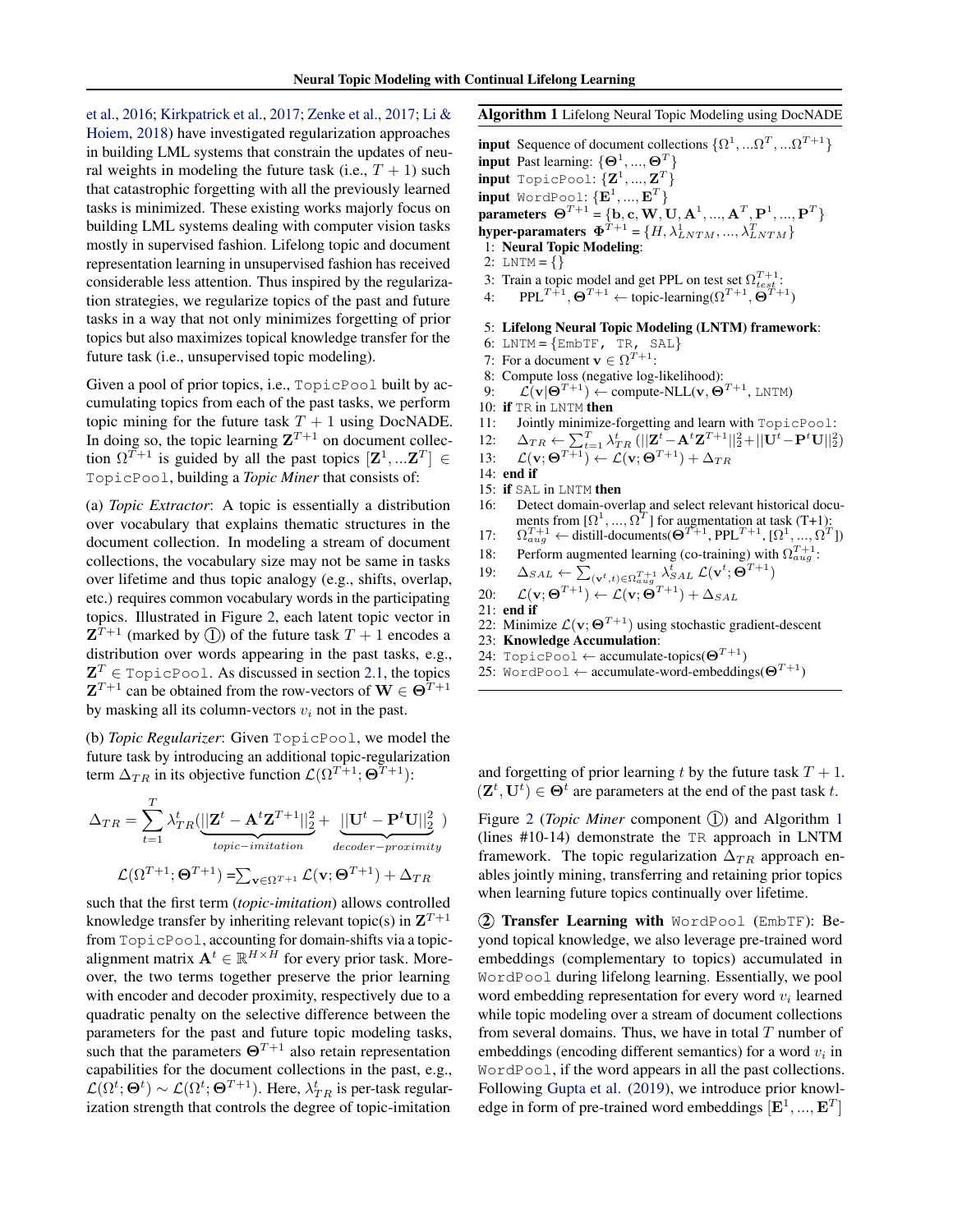#### <span id="page-4-0"></span>Algorithm 2 Lifelong Learning Utilities

1: **function** topic-learning  $(\Omega, \Theta)$ 2: Build a DocNADE neural topic model: Initialize  $\Theta$ <br>3: for  $\mathbf{v} \in \Omega_{train}$  do for  $\mathbf{v} \in \Omega_{train}$  do 4: Forward-pass: 5: Compute loss,  $\mathcal{L}(\mathbf{v}; \Theta) \leftarrow$  compute-NLL( $\mathbf{v}, \Theta$ ) 6: Backward-pass:<br>7: Minimize  $\mathcal{L}(\mathbf{v})$ : Minimize  $\mathcal{L}(\mathbf{v}; \Theta)$  using stochastic gradient-descent 8: end for 9: Compute perplexity PPL of test set  $\Omega_{test}$ : 10: PPL  $\leftarrow \exp(\frac{1}{|\Omega_{test}|}\sum_{\mathbf{v}\in\Omega_{test}}\frac{\mathcal{L}(\mathbf{v};\Theta)}{|\mathbf{v}|})$ 11: return PPL, Θ 12: end function 13: function compute-NLL  $(v, \Theta, LNTM = \{\})$ 14: Initialize  $\mathbf{a} \leftarrow \mathbf{c}$  and  $p(\mathbf{v}) \leftarrow 1$ 15: **for** word  $i \in [1, ..., N]$  **do** 16:  $\mathbf{h}_i(\mathbf{v}_{< i}) \leftarrow g(\mathbf{a})$ , where  $g = \{\text{sigmoid}, \text{tanh}\}\$ 17:  $p(v_i = w | \mathbf{v}_{< i}) \leftarrow \frac{\exp(b_w + \mathbf{U}_{w_i}, \mathbf{h}_i(\mathbf{v}_{< i}))}{\sum_{w'} \exp(b_{w'} + \mathbf{U}_{w',i} \mathbf{h}_i(\mathbf{v}_{< i}))}$ 18:  $p(\mathbf{v}) \leftarrow p(\mathbf{v})p(v_i|\mathbf{v}_{&i})$ 19: Compute pre-activation at  $i^{th}$  step:  $\mathbf{a} \leftarrow \mathbf{a} + \mathbf{W}_{:,v_i}$ 20: **if** EmbTF in LNTM **then**<br>21: **Get word-embedding** Get word-embedding vectors for  $v_i$  from WordPool: 22:  $\mathbf{a} \leftarrow \mathbf{a} + \sum_{t=1}^{T} \lambda_{EmbTF}^t \mathbf{W}_{:,v_i}^t$ 23: end if 24: end for 25: return  $-\log p(\mathbf{v}; \boldsymbol{\Theta})$ 26: end function 27: **function** distill-documents  $(\mathbf{\Theta}^{T+1}, \text{PPL}^{T+1}, [\Omega^1, ..., \Omega^T])$ 28: Initialize a set of selected documents:  $\Omega_{aug}^{T+1} \leftarrow \{\}$ 29: for task  $t \in [1, ..., T]$  and document  $\mathbf{v}^t \in \Omega^t$  do 30:  $\mathcal{L}(\mathbf{v}^t; \Theta^{T+1}) \leftarrow \text{compute-NLL}(\mathbf{v}^t, \Theta^{T+1}, \text{LNTM} = \{\})$ 31:  $\text{PPL}(\mathbf{v}^t; \mathbf{\Theta}^{T+1}) \leftarrow \exp(\frac{\mathcal{L}(\mathbf{v}^t; \mathbf{\Theta}^{T+1})}{|\mathbf{v}^t|})$ 32: Select document  $\mathbf{v}^t$  for augmentation in task  $T + 1$ : 33: if PPL $(\mathbf{v}^t; \mathbf{\Theta}^{T+1}) \leq \text{PPL}^{T+1}$  then 34: Document selected:  $\Omega_{aug}^{T+1} \leftarrow \Omega_{aug}^{T+1} \cup (\mathbf{v}^t, t)$ 35: end if 36: end for 37: return  $\Omega_{aug}^{T+1}$ 38: end function

in each hidden layer of DocNADE when analyzing  $\Omega^{T+1}$ :

$$
\mathbf{h}(\mathbf{v}_{< i}) = g(\mathbf{c} + \sum_{q < i} \mathbf{W}_{:, v_q} + \sum_{q < i} \sum_{t=1}^T \lambda_{EmbTF}^t \mathbf{E}_{:, v_q}^t)
$$

Observe that the topic learning for task  $T + 1$  is guided by an embedding vector  $\mathbf{E}_{:,v_q}$  for the word  $v_q$  from each of the T domains (sources), where  $\lambda_{EmbTF}^t$  is per-task transfer strength that controls the amount of prior (relevant) knowledge transferred to  $T + 1$  based on domain overlap with the past task  $t$ . Discussed in section [2.1,](#page-1-0) the word embedding representation  $E^t \in \text{WordPool}$  is obtained from the column-vectors of parameter  $W$  at the end of the task  $t$ .

Figure [2](#page-2-0) (component  $(2)$ ), Algorithm [1](#page-3-0) (lines #7-9) and Algorithm 2 (lines #20-23) illustrate the mechanism of topic modeling (DocNADE) with pre-trained word embeddings E from several sources (i.e., multi-source transfer learning) when learning topics  $\mathbf{Z}^{T+1}$  for the future task  $T + 1$ .

3 Selective-Data Augmentation Learning (SAL): Beyond the weight-based approaches in LML, the data-based approaches [\(Robins,](#page-10-0) [1995\)](#page-10-0) augment the training data of a future task with the data collected from the past tasks, allowing for (a) multi-task learning (MTL) [\(Collobert & Weston,](#page-9-0) [2008;](#page-9-0) [Ruder,](#page-10-0) [2017\)](#page-10-0) to share representations among tasks and (b) minimizing catastrophic forgetting by data replay (augmentation). However, the data augmentation (DA) approaches are inefficient when the data collection grows large and often penalize positive transfer in MTL due to domain shifts in the stream of data over lifetime.

Our approach of SAL works in the following two steps:

Step 1 *Document Distillation* (Algorithm [1:](#page-3-0) line #17 and Algorithm 2: lines #27-38): Given document collections [ $\Omega^1$ ,..., $\Omega^T$ ] of the past tasks, we ignore documents found not relevant in modeling a future task due to domain shifts. To do so, we first build a topic model with parameters  $\Theta^{T+1}$ over  $\Omega^{T+1}$  and compute an average perplexity (PPL<sup>T+1</sup>) score on its test set  $\Omega_{test}^{T+1}$ . Then, we prepare an augmented set  $\Omega_{aug}^{T+1} \subset [\Omega^1, ... \Omega^T]$  such that each document  $\mathbf{v}^t \in$  $\Omega_{aug}^{T+1}$  of a past task t satisfies: PPL( $\mathbf{v}^{t};\mathbf{\Theta}^{T+1})\leq \text{PPL}^{t+1}.$ In essence, this unsupervised document distillation scheme detects domain-overlap in the past and future tasks based on representation ability of  $\Theta^{T+1}$  for documents of the past.

Step 2 *Selective Co-training* (Algorithm [1:](#page-3-0) lines #18-20): We re-train topic modeling over  $\Omega^{T+1}$  simultaneously using  $\Omega_{aug}^{T+1}$ , leveraging topical homologies in (selective) documents of the past and future tasks, as:

$$
\Delta_{SAL} = \sum_{(\mathbf{v}^t, t) \in \Omega_{aug}^{T+1}} \lambda_{SAL}^t \mathcal{L}(\mathbf{v}^t; \mathbf{\Theta}^{T+1})
$$

$$
\mathcal{L}(\Omega^{T+1}; \mathbf{\Theta}^{T+1}) = \sum_{\mathbf{v} \in \Omega^{T+1}} \mathcal{L}(\mathbf{v}; \mathbf{\Theta}^{T+1}) + \Delta_{SAL}
$$

Here,  $\lambda_{SAL}^{t}$  is per-task contribution that modulates influence of shared representations while co-training with selected documents of the past task  $t$ . The SAL approach jointly helps in transferring prior knowledge from several domains, minimizing catastrophic forgetting and reduce training time due to selective data replay over lifetime.

Overall loss in LNTM framework: Combining the different approaches within the proposed lifelong learning paradigm, the overall loss in modeling documents  $\Omega^{T+1}$ being the future (new) task  $T + 1$  is given by:

$$
\mathcal{L}(\Omega^{T+1};\Theta^{T+1}) = \sum_{\mathbf{v}\in\Omega^{T+1}} \mathcal{L}(\mathbf{v};\Theta^{T+1}) + \Delta_{TR} + \Delta_{SAL}
$$

*Computation complexity of LNTM*: In DocNADE (section [2.1\)](#page-1-0) without LNTM, the complexity of computing the joint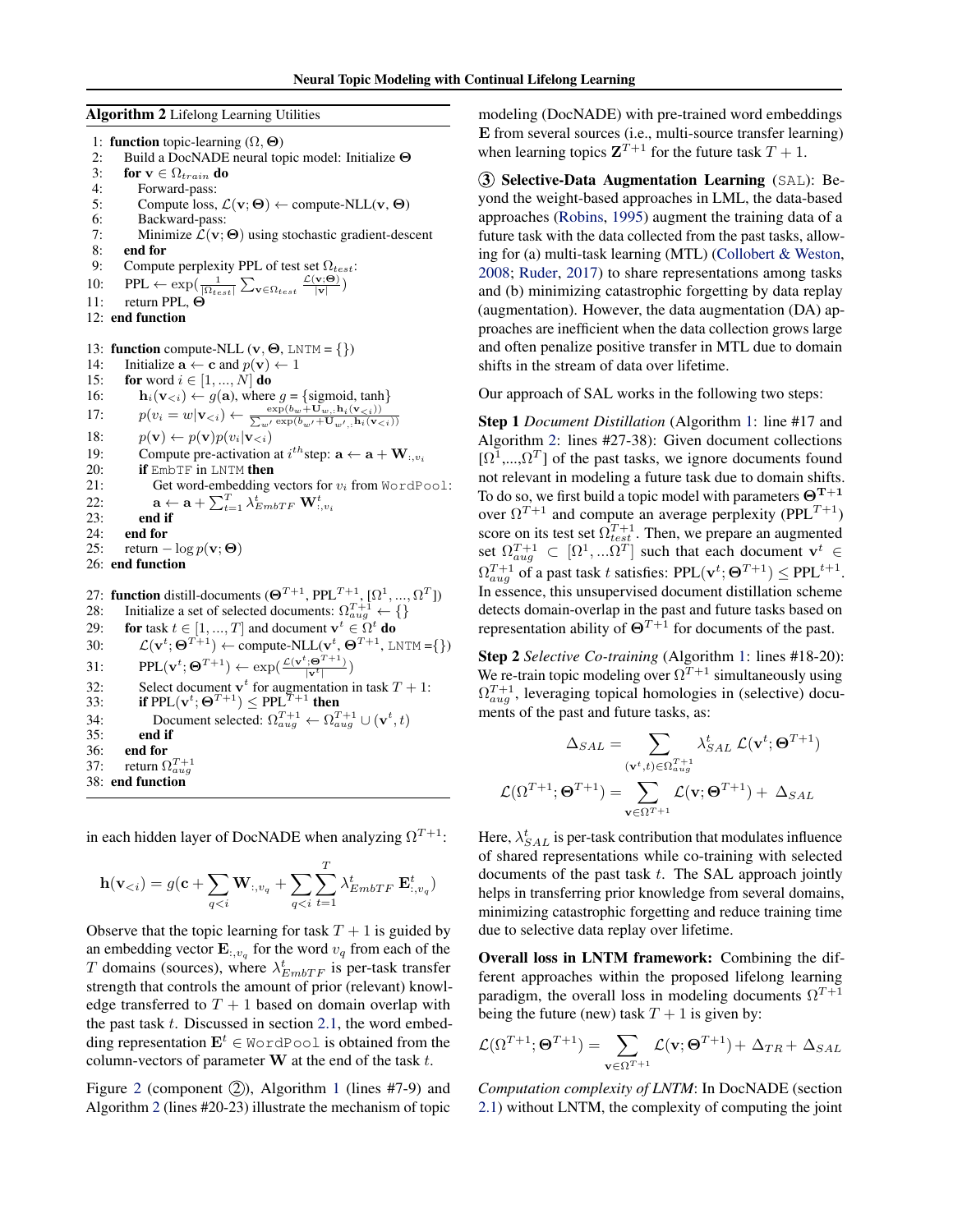| <b>Neural Topic Modeling with Continual Lifelong Learning</b> |  |
|---------------------------------------------------------------|--|
|---------------------------------------------------------------|--|

<span id="page-5-0"></span>

|                                       |                                                                      |        |            | Scores on historical data incurring Catastrophic Forgetting |            |        |            |             |  |     |       |       | <b>Scores with Lifelong Knowledge Transfer</b> |       | r-time   |
|---------------------------------------|----------------------------------------------------------------------|--------|------------|-------------------------------------------------------------|------------|--------|------------|-------------|--|-----|-------|-------|------------------------------------------------|-------|----------|
|                                       | <b>PPL</b>                                                           | P@0.02 | <b>PPL</b> | P@0.02                                                      | <b>PPL</b> | P@0.02 | <b>PPL</b> | P@0.02      |  | PPL | P@5   | P@10  | P@0.02                                         | COH   | (second) |
| $LNTM + EmbTF$<br>$+ TR + SAL$        | 471                                                                  | 0.786  | 696        | 0.647                                                       | 380        | 0.724  | 541        | 0.248       |  | 641 | 0.418 | 0.375 | 0.324                                          | 0.735 | 50.1     |
|                                       |                                                                      |        |            |                                                             |            |        |            |             |  |     |       |       |                                                |       |          |
| LNTM + EmbTF<br>+ TR                  | 469                                                                  | 0.786  | 698        | 0.649                                                       | 382        | 0.724  | 541        | 0.247       |  | 672 | 0.376 | 0.341 | 0.297                                          | 0.728 | 2.80     |
|                                       |                                                                      |        |            |                                                             |            |        |            |             |  |     |       |       |                                                |       |          |
| $LNTM + TR$                           | 466                                                                  | 0.786  | 690        | 0.649                                                       | 382        | 0.724  | 538        | 0.249       |  | 655 | 0.380 | 0.345 | 0.306                                          | 0.719 | 2.76     |
|                                       |                                                                      |        |            |                                                             |            |        |            |             |  |     |       |       |                                                |       |          |
| $LNTM + EmbTF$                        | 468                                                                  | 0.786  | 696        | 0.649                                                       | 383        | 0.724  | 540        | 0.247       |  | 647 | 0.386 | 0.348 | 0.310                                          | 0.670 | 2.37     |
|                                       |                                                                      |        |            |                                                             |            |        |            |             |  |     |       |       |                                                |       |          |
| <b>NTM</b> without<br><b>Lifelong</b> | 454                                                                  | 0.785  | 584        | 0.651                                                       | 311        | 0.726  | 470        | 0.268       |  | 646 | 0.375 | 0.335 | 0.290                                          | 0.667 | 1.98     |
| Learning                              |                                                                      |        |            |                                                             |            |        |            |             |  |     |       |       |                                                |       |          |
|                                       | <b>AGnews</b>                                                        |        |            | <b>TMN</b>                                                  | R21578     |        |            | <b>20NS</b> |  |     |       |       | <b>20NSshort (Sparse Data)</b>                 |       |          |
|                                       | Lifelong Neural Topic Modeling over a stream of document collections |        |            |                                                             |            |        |            |             |  |     |       |       |                                                |       |          |

Figure 3. PPL, P@R (precision@Recall), COH and r-time of LNTM system on future task, i.e., 20NSshort over the stream S1

|                                                   |                                                                      |        |            | Scores on historical data incurring Catastrophic Forgetting |            |        |            |             |  |     |       |       | <b>Scores with Lifelong Knowledge Transfer</b> |       | r-time   |
|---------------------------------------------------|----------------------------------------------------------------------|--------|------------|-------------------------------------------------------------|------------|--------|------------|-------------|--|-----|-------|-------|------------------------------------------------|-------|----------|
|                                                   | <b>PPL</b>                                                           | P@0.02 | <b>PPL</b> | P@0.02                                                      | <b>PPL</b> | P@0.02 | <b>PPL</b> | P@0.02      |  | PPL | P@5   | P@10  | P@0.02                                         | COH   | (second) |
| $LNTM + EmbTF$<br>$+ TR + SAL$                    | 493                                                                  | 0.786  | 698        | 0.650                                                       | 390        | 0.720  | 535        | 0.249       |  | 707 | 0.689 | 0.662 | 0.562                                          | 0.745 | 852      |
| $LNTM + EmbTF$<br>+ TR                            | 484                                                                  | 0.786  | 701        | 0.650                                                       | 390        | 0.720  | 534        | 0.249       |  | 723 | 0.679 | 0.656 | 0.556                                          | 0.750 | 29.38    |
| $LNTM + TR$                                       | 483                                                                  | 0.784  | 700        | 0.650                                                       | 389        | 0.725  | 534        | 0.249       |  | 736 | 0.676 | 0.652 | 0.554                                          | 0.743 | 29.75    |
| $LNTM + EmbTF$                                    | 485                                                                  | 0.784  | 700        | 0.650                                                       | 390        | 0.722  | 534        | 0.249       |  | 666 | 0.675 | 0.649 | 0.548                                          | 0.726 | 23.21    |
| <b>NTM</b> without<br><b>Lifelong</b><br>Learning | 454                                                                  | 0.785  | 584        | 0.651                                                       | 311        | 0.726  | 470        | 0.268       |  | 706 | 0.665 | 0.634 | 0.521                                          | 0.709 | 22.23    |
|                                                   | <b>AGnews</b>                                                        |        |            | <b>TMN</b>                                                  | R21578     |        |            | <b>20NS</b> |  |     |       |       | <b>TMNtitle (Sparse Data)</b>                  |       |          |
|                                                   | Lifelong Neural Topic Modeling over a stream of document collections |        |            |                                                             |            |        |            |             |  |     |       |       |                                                |       |          |

Figure 4. PPL, P@R (precision@Recall), COH and r-time of LNTM system on future task, i.e., 20TMNtitle over the stream  $S2$ 

distribution  $p(\mathbf{v})$  is in  $O(DH + KDH)$ . The complexity of computing  $\Delta_{TR}$  and  $\Delta_{SAL}$  are in  $O(KH + KH)$  and  $O(DH + KDH)$ , respectively. The overall complexity of LNTM = {EmbTF, TR, SAL} is in  $O(DH + KDH + KH +$  $KH + DH + KDH$ ) ∼  $O(DH + KDH + KH)$ .

Phase 2: Lifelong Knowledge Accumulation: For each topic modeling task  $t$ , the phase 1 generates knowledge in form of topic and word embeddings that is respectively accumulated in TopicPool  $\leftarrow$  row-vectors $(\mathbf{W} \in \mathbf{\Theta}^t)$  and WordPool  $\leftarrow$  column-vectors $(\mathbf{W} \in \mathbf{\Theta}^t)$ . Additionally, each decoding parameter  $U \in \Theta^t$  is retained to be used in minimizing catastrophic forgetting (i.e.,  $\Delta_{TR}$ ).

# 3. Experiments and Analysis

Streams of Document Collections: To demonstrate the applicability of our proposed LNTM framework, we prepare a stream of document collections consisting of four long-text (high-resource) corpora in sequence: AGnews, TMN, R21578 and 20NS (20NewsGroups), and three shorttext (low-resource) corpora  $\Omega^{T+1}$  as **future tasks**  $T + 1$ : 20NSshort, TMNtitle and R21578title. Thus, we perform lifelong topic learning over following three streams:  $SI:$  AGnews  $\rightarrow$  TMN  $\rightarrow$  R21578  $\rightarrow$  20NS  $\rightarrow$  20NSshort S2: AGnews  $\rightarrow$  TMN  $\rightarrow$  R21578  $\rightarrow$  20NS  $\rightarrow$  TMNtitle

S3: AGnews  $\rightarrow$  TMN  $\rightarrow$  R21578  $\rightarrow$  20NS  $\rightarrow$  R21578title such that we demonstrate improved topic modeling for the three sparse document collections  $(\Omega^{T+1})$  at  $T+1$ . The order of  $\Omega$ s is based on their decreasing sizes. See the *supplementary* for data description and domain overlap.

Baselines: Discussed in section [2.1,](#page-1-0) we adopt DocNADE (NTM: a neural topic modeling tool) and compare it with the proposed framework  $LNTM = \{EmbTF, TR, SAL\}$ . Moreover, we show topic learning in *zero-shot*, *few-shot* and *data augmentation* settings in the following section.

Reproducibility: PPL (Algorithm [2:](#page-4-0) line #10) is used for model selection and adjusting parameters  $\Theta^t$  and hyperparameters  $\Phi^t$ . See the *supplementary* for the hyperparameters settings. Figures 3, 4 and [5](#page-6-0) show average runtime (r-time) for each training epoch of different LNTM approaches, run on an NVIDIA Tesla K80 Processor (RAM: 12 GB) to a maximum of 100 epochs.

To evaluate the capabilities of LNTM framework, we employ three measures: precision@recall ( $P@R$ ) in information retrieval (IR) task for *document representation*, topic coherence (COH) for *topic quality* and perplexity (PPL) for *generative performance* of topic modeling over lifetime.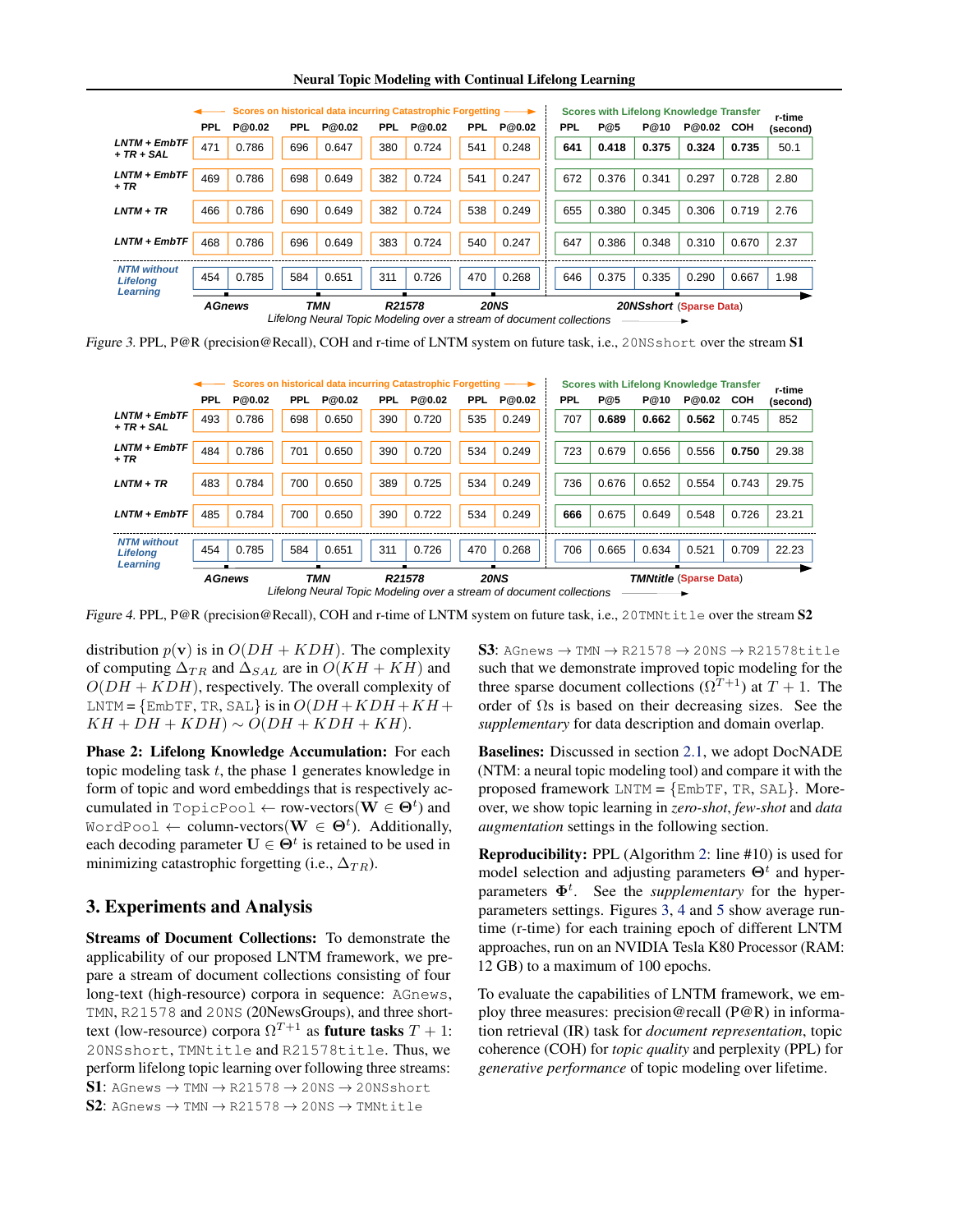Neural Topic Modeling with Continual Lifelong Learning

<span id="page-6-0"></span>

|                                       |                                                                      |        |      | Scores on historical data incurring Catastrophic Forgetting |            |        |            |             |  |     |       |       | <b>Scores with Lifelong Knowledge Transfer</b> |       | r-time   |
|---------------------------------------|----------------------------------------------------------------------|--------|------|-------------------------------------------------------------|------------|--------|------------|-------------|--|-----|-------|-------|------------------------------------------------|-------|----------|
|                                       | <b>PPL</b>                                                           | P@0.02 | PPL. | P@0.02                                                      | <b>PPL</b> | P@0.02 | <b>PPL</b> | P@0.02      |  | PPL | P@5   | P@10  | P@0.02                                         | COH   | (second) |
| $LNTM + EmbTF$<br>+ TR + SAL          | 533                                                                  | 0.789  | 699  | 0.648                                                       | 438        | 0.721  | 531        | 0.251       |  | 194 | 0.828 | 0.810 | 0.690                                          | 0.747 | 519      |
|                                       |                                                                      |        |      |                                                             |            |        |            |             |  |     |       |       |                                                |       |          |
| $LNTM + EmbTF$<br>+ TR                | 550                                                                  | 0.788  | 703  | 0.650                                                       | 444        | 0.721  | 532        | 0.251       |  | 203 | 0.812 | 0.786 | 0.676                                          | 0.752 | 12.63    |
|                                       |                                                                      |        |      |                                                             |            |        |            |             |  |     |       |       |                                                |       |          |
| $LNTM + TR$                           | 571                                                                  | 0.787  | 704  | 0.649                                                       | 451        | 0.722  | 532        | 0.251       |  | 208 | 0.810 | 0.770 | 0.668                                          | 0.742 | 12.18    |
|                                       |                                                                      |        |      |                                                             |            |        |            |             |  |     |       |       |                                                |       |          |
| $LNTM + EmbTF$                        | 555                                                                  | 0.784  | 702  | 0.650                                                       | 446        | 0.722  | 532        | 0.251       |  | 183 | 0.814 | 0.790 | 0.678                                          | 0.709 | 11.42    |
|                                       |                                                                      |        |      |                                                             |            |        |            |             |  |     |       |       |                                                |       |          |
| <b>NTM</b> without<br><b>Lifelong</b> | 454                                                                  | 0.785  | 584  | 0.651                                                       | 311        | 0.726  | 470        | 0.268       |  | 192 | 0.799 | 0.778 | 0.657                                          | 0.713 | 10.49    |
| Learning                              | <b>AGnews</b>                                                        |        |      | TMN                                                         | R21578     |        |            | <b>20NS</b> |  |     |       |       | R21578title (Sparse Data)                      |       |          |
|                                       | Lifelong Neural Topic Modeling over a stream of document collections |        |      |                                                             |            |        |            |             |  |     |       |       |                                                |       |          |

Figure 5. PPL, P@R (precision@Recall), COH and r-time of LNTM system on future task, i.e., R21578title over the stream S3



Figure 6. Precision-recall curve on three future task datasets at different recall fractions. LNTM-all  $\rightarrow$  LNTM + EmbTF + TR + SAL

#### 3.1. Document Representation via Retrieval (IR)

To evaluate the quality of document representation learned within LNTM, we perform an unsupervised document retrieval task for each collection over lifetime. In doing so, we compute average  $P@R$  on the test set for a task t, where each test document is treated as a test query to retrieve a fraction/top  $R$  of the closest documents in the training set. We compute cosine similarity between document vectors (i.e., the last hidden  $h_D$  of DocNADE) and average the number of retrieved documents with the same label as the query. Figures [3,](#page-5-0) [4](#page-5-0) and 5 show P@5, P@10 and P@0.02 on the all test collections of the streams S1, S2 and S3, respectively accounting for knowledge transfer and forgetting.

*Precision@Recall on future tasks*: Figures [3,](#page-5-0) [4](#page-5-0) and 5 report P@5, P@10 and P@0.02 scores (green boxes) on three future tasks: 20NSshort, TMNtitle and R21578title, respectively leveraging prior knowledge over lifetime. Compared to NTM without lifelong learning (blue boxes), all the proposed approaches: EmbTF, TR and SAL (green boxes) within LNTM outperform it for all the future tasks, e.g., P@0.02: (.324 vs .290), (.562 vs .521) and (.690 vs .657) on 20NSshort, TMNtitle and R21578title, respectively due to LNTM+EmbTF+TR+SAL. Observe that the

SAL leads to higher gains when combined with the other LNTM approaches, suggesting a positive knowledge transfer from both the past learning and document collections.

*Precision@Recall on past tasks incurring forgetting* (orange boxes): To demonstrate the ability of LNTM framework in minimizing catastrophic forgetting, we also report P@R scores on the past tasks<sup>1</sup> using parameters of a future task  $\Theta^{T+1}$ . Figures [3,](#page-5-0) [4](#page-5-0) and 5 report P@0.02 for each of the past tasks over lifetime using S1, S2 and S3 streams, suggesting that the proposed approaches in LNTM help in preventing catastrophic forgetting. For each stream, compare scores in the orange and blue boxes column-wise correspondingly for each task. E.g.,  $P@0.02$  for TMN in **S1**, **S2** and **S3** incurring forgetting are (.647 vs .651), (.650 vs .651) and (.648 vs .651), respectively advocating for representation capabilities of the future tasks for the past learning within LNTM.

Zero-shot and Data-augmentation Investigations: Additionally, we analyze representation capabilities of LNTM in zero-shot and data-augmentation settings, where we compute P@R on all future tasks  $T + 1$  respectively using pa-

<sup>&</sup>lt;sup>1</sup>Due to partially overlapping vocabulary in  $\Omega$ s over a stream, we overwrite column-vectors of  $\mathbf{W} \in \Theta^t$  by column-vectors of  $\mathbf{W} \in \Theta^{T+1}$  for all words  $v_i$  appearing in both tasks t and  $T+1$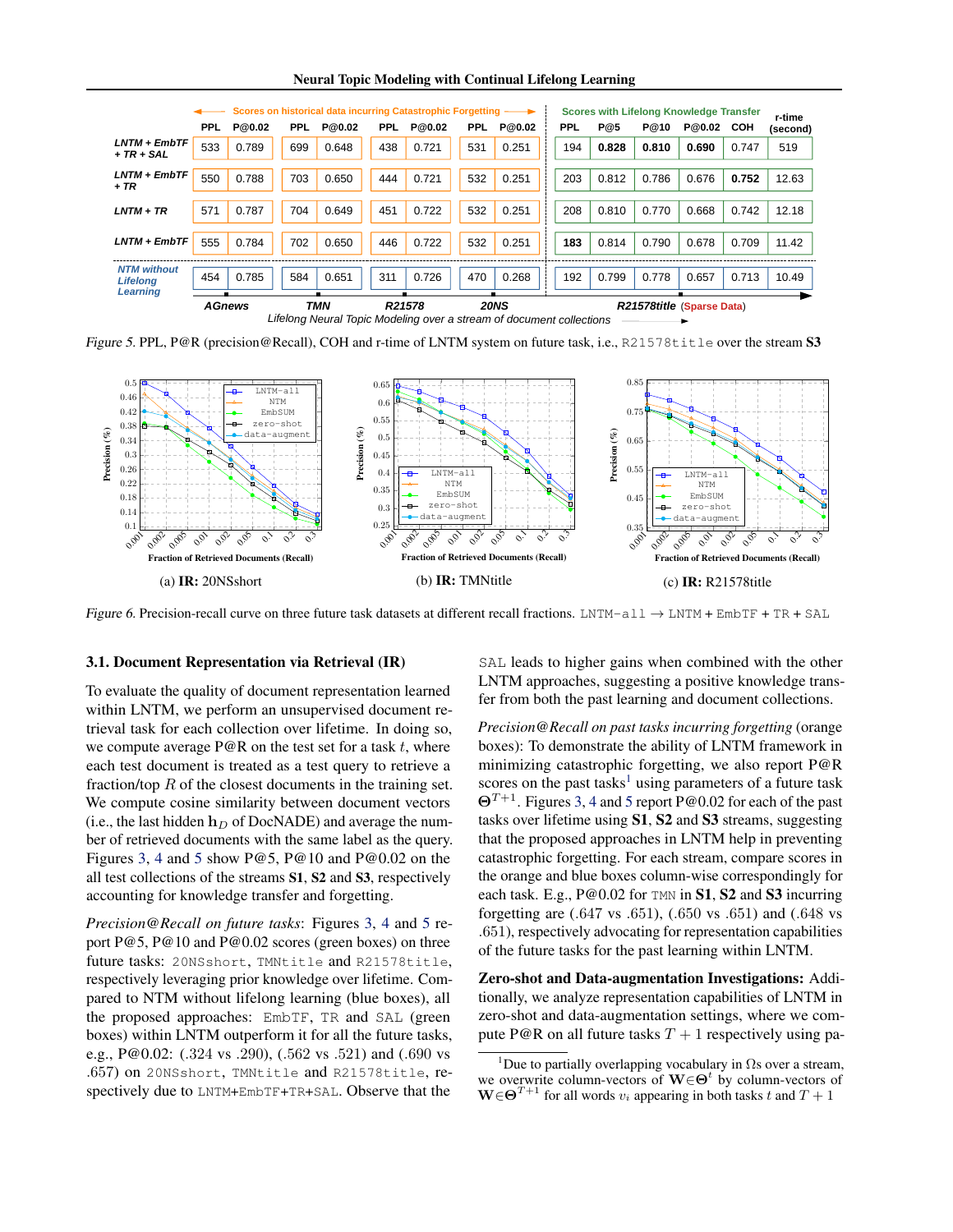rameters: (a)  $\mathbf{\Theta}^T$  learned from the past task  $T$  and no  $\Omega^{T+1}$ used, and (b)  $\Theta^{T+1}$  learned on a future task by combining all document collections  $[\Omega^1, ..., \Omega^{T+1}]$  in a stream. Figures [6a,](#page-6-0) [6b](#page-6-0) and [6c](#page-6-0) show precision-recall plots for 20NSshort, TMNtitle and R21578title datasets, respectively. Observe that the proposed approach LNTM-all (i.e., LNTM +  $EmbTF + TR + SAL)$  outperforms NTM (i.e., DocNADE without lifelong learning), zero-shot, data-augment and EmbSUM baselines at all the retrieval fractions. Here, EmbSUM represents a document by summing the embedding vectors of its words using Glove embeddings [\(Pennington et al.,](#page-9-0) [2014\)](#page-9-0).

### 3.2. Topic Quality via Coherence (COH)

Beyond document representation, topic models essentially enable interpretability by generating topics (sets of key terms) that explain thematic structures hidden in document collections. Topics are often incoherent when captured in data sparsity (low-resource) settings, leading to restrict the interpretability. Thus, we compute topic coherence (COH) scores proposed by Röder et al. [\(2015\)](#page-10-0) to estimate the quality (meaningfulness of words) of topics captured within LNTM framework. Following [Gupta et al.](#page-9-0) [\(2019\)](#page-9-0), we compute COH (Figures [3,](#page-5-0) [4](#page-5-0) and [5\)](#page-6-0) on the top-10 words in each topic. The higher scores imply topic coherency.

*COH scores on future tasks*: Within LNTM, we show a gain of 10.2% (0.735 vs 0.667), 5.8%(0.750 vs 0.709) and 5.5%(0.752 vs 0.713) respectively on the three sparse datasets, suggesting quality topics discovered.

Figures 7, 8 and 9 show topic coherence (COH) scores on document collections in streams S1,S2 and S3, respectively. We also show scores incurring forgetting on past tasks in each of the three streams. Our proposed lifelong topic modeling framework reports gains in topic coherence scores for each of the target (future) tasks and also minimizes catastrophic forgetting on the past tasks.

### 3.3. Generalization via Perplexity (PPL)

To evaluate generative performance of topic models, we estimate the log-probabilities for unseen test documents  $\Omega_{test}^{T+1}$  of the future tasks, and compute the average held-out perplexity per word (Algorithm [2:](#page-4-0) line #10). Note that lower the PPL (negative log-likelihood), better the topic model. Figures [3,](#page-5-0) [4](#page-5-0) and [5](#page-6-0) show PPL scores on all (test) document collections in the streams S1, S2 and S3, respectively.

*PPL on future tasks*: Figure [3](#page-5-0) shows PPL scores on the future task using 20NSshort without (blue boxes) and with (green boxes) lifelong settings. Compared to NTM, the configuration LNTM+EmbTF+TR+SAL reports an improved score of (641 vs 646). Similarly, Figures [4](#page-5-0) and [5](#page-6-0) depict that the generalization capability is boosted, i.e., (666 vs 706) and (183 vs 192) on TMNtitle and R21578title, respectively

due to word-embedding based multi-domain multi-source knowledge transfer (LNTM+EmbTF) over lifetime.

*PPL on past tasks incurring forgetting*(orange boxes): We also report PPL on the all past document collections of the streams S1, S2 and S3 using parameters  $\Theta^{T+1}$  of a future task. Comparing the proposed approaches of LNTM, we observe that they retain PPL over lifetime for each document collection in each of the streams; however at the cost of forgetting due to sensitivity of the log-likelihood computation towards neural network parameters. Note that  $\Theta^{T+1}$  retains representation ability for all  $t < T + 1$  quantified by IR.



Figure 7. COH on future (20NSshort) and past tasks for S1

|                                                   |                                            |       | Scores on historical data incurring<br><b>Catastrophic Forgetting</b> |             | <b>LNTM</b>     |
|---------------------------------------------------|--------------------------------------------|-------|-----------------------------------------------------------------------|-------------|-----------------|
|                                                   | COH                                        | сон   | сон                                                                   | сон         | сон             |
| <b>LNTM + EmbTF</b><br>$+ TR + SAL$               | 0.731                                      | 0.700 | 0.554                                                                 | 0.402       | 0.745           |
| LNTM + EmbTF<br>+ TR                              | 0.747                                      | 0.699 | 0.554                                                                 | 0.402       | 0.750           |
| LNTM + TR                                         | 0.747                                      | 0.700 | 0.554                                                                 | 0.402       | 0.743           |
| $LNTM + EmbTF$                                    | 0.698                                      | 0.664 | 0.512                                                                 | 0.302       | 0.726           |
| <b>NTM without</b><br><b>Lifelong</b><br>Learning | 0.718                                      | 0.709 | 0.540                                                                 | 0.417       | 0.709           |
|                                                   | <b>AGnews</b>                              | TMN   | R21578                                                                | <b>20NS</b> | <b>TMNtitle</b> |
|                                                   | LNTM over a stream of document collections |       |                                                                       |             |                 |

Figure 8. COH on future (TMNtitle) and past tasks for S2

|                                            |               |            | Scores on historical data incurring<br><b>Catastrophic Forgetting</b> |             | <b>LNTM</b>        |  |  |
|--------------------------------------------|---------------|------------|-----------------------------------------------------------------------|-------------|--------------------|--|--|
|                                            | COH           | сон        | сон                                                                   | сон         | сон                |  |  |
| <b>LNTM + EmbTF</b><br>$+ TR + SAL$        | 0.731         | 0.699      | 0.564                                                                 | 0.402       | 0.747              |  |  |
| $LNTM + EmbTF$<br>+ TR                     | 0.731         | 0.699      | 0.547                                                                 | 0.402       | 0.752              |  |  |
| $LNTM + TR$                                | 0.731         | 0.699      | 0.560                                                                 | 0.402       | 0.742              |  |  |
| $LNTM + EmbTF$                             | 0.730         | 0.698      | 0.436                                                                 | 0.293       | 0.709              |  |  |
| <b>NTM without</b><br>Lifelong<br>Learning | 0.718         | 0.709      | 0.540                                                                 | 0.417       | 0.713              |  |  |
|                                            | <b>AGnews</b> | <b>TMN</b> | R21578                                                                | <b>20NS</b> | <b>R21578title</b> |  |  |
| LNTM over a stream of document collections |               |            |                                                                       |             |                    |  |  |

Figure 9. COH on future (R21578title) and past tasks for S3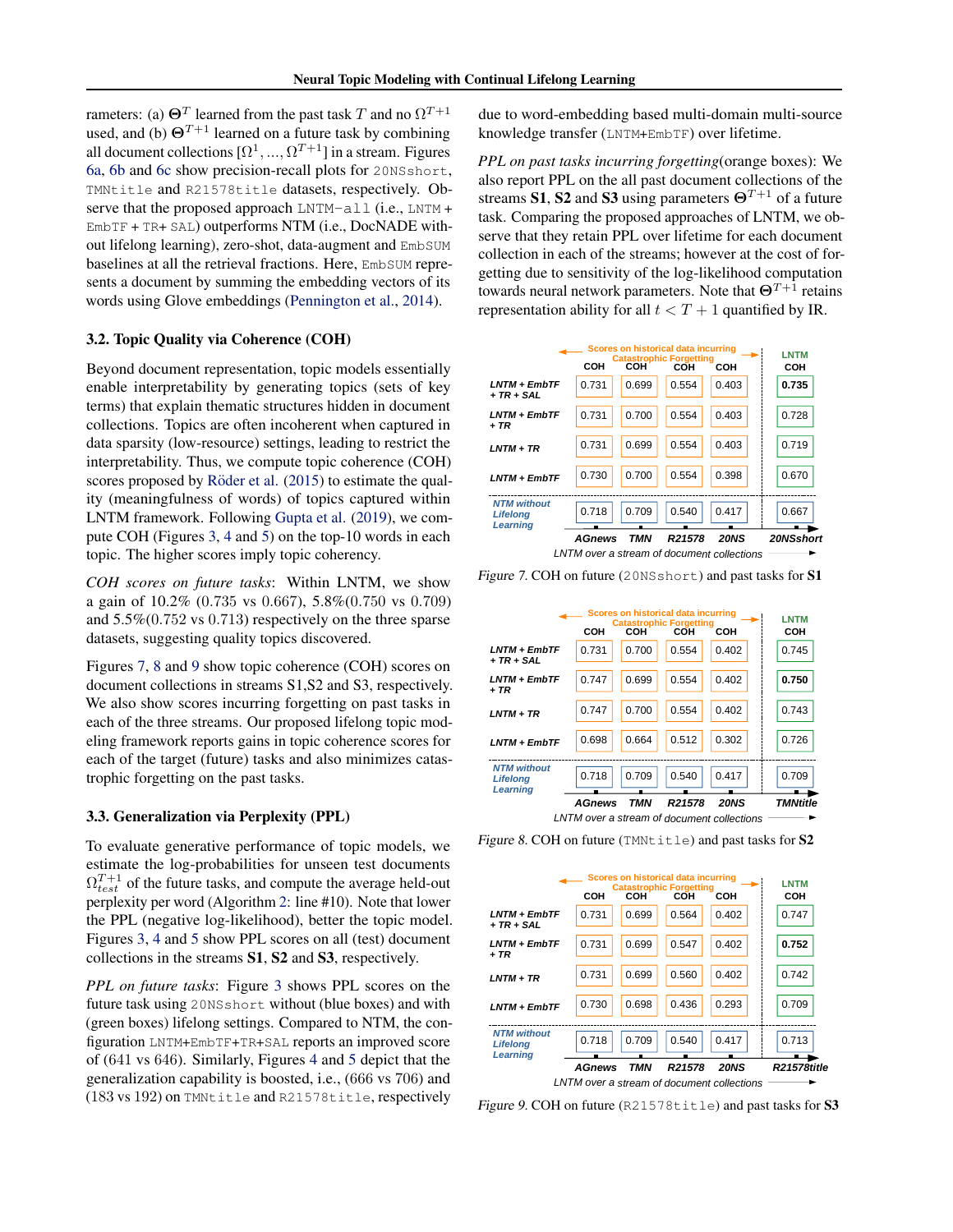<span id="page-8-0"></span>

Figure 10. Ablation for  $\lambda_{TR}$ : Maximum knowledge transfer vs minimum catastrophic forgetting over lifetime using stream S1



Figure 11. Illustration of LNTM (LNTM-all) for each task over stream S1, where orange colored boxes indicate scores incurring forgetting while modeling a future task (gray boxes) at each step

### 3.4. Analysis: Quantitative and Qualitative

Knowledge Transfer vs Forgetting: While learning within lifelong framework, there is a trade-off in knowledge transfer for future and forgetting of past. In Figure 10, we provide an ablation over  $\lambda_{TR} \in \{0.001, 0.1\}$  for LNTM = {TR} approach to show how  $\lambda_{TR}$  regulates the trade-off. Observe that the lower values of  $\lambda_{TR}$  leads to maximizing knowledge transfer (green boxes) for a future task (within a gray box), however at the cost of forgetting (red) of past learning and vice-versa when  $\lambda_{TR}$  increases. Here at each step (y-axis), we perform the ablation in pairs of document collections over the stream S1 and show PPL and P@R. The study suggests to set  $\lambda_{TR}$  such that the trade-off is balanced.

Lifelong Topic Learning over the stream S1: Similar to Figures [\(3,](#page-5-0) [4](#page-5-0) and [5\)](#page-6-0), we additionally provide an illustration of lifelong topic learning over S1, where each task in sequence is treated as a future task accounting for the trade-off and forgetting over lifetime. Figure 11 provides illustration of LNTM (LNTM-all) for each dataset (as future task in gray box) in the streams of document collection used. Here, we show scores: PPL and P@0.02 of generalization and IR task, where the y-axis indicates each step of the lifelong learning process of topic modeling over a stream of document collections. Observe that the orange color box indicates scores incurring forgetting while modeling a target (in gray box). Once the step 4 is executed, we use three

|              | Table 2. Analysis: Qualitative topics of TMNtitle          |  |  |  |  |  |  |  |  |
|--------------|------------------------------------------------------------|--|--|--|--|--|--|--|--|
| Model        | Topic-words (Top 5)                                        |  |  |  |  |  |  |  |  |
| <b>NTM</b>   | T1: nuclear, break, jobs, afghanistan, ipad                |  |  |  |  |  |  |  |  |
|              | T2: gulf, bruins, japanese, michigan, radiation            |  |  |  |  |  |  |  |  |
| $I.NTM + TR$ | T1: arts, android, iphone, tablet, ipad                    |  |  |  |  |  |  |  |  |
|              | T2: rail, medicare, wildfire, radioactive, recession       |  |  |  |  |  |  |  |  |
| LNTM-all     | T1: linkedin, android, tablet, ipad, iphone                |  |  |  |  |  |  |  |  |
|              | T2: tornadoes, fukushima, radioactive, radiation, medicare |  |  |  |  |  |  |  |  |

sparse targets (as step 5) to show applicability of lifelong topic modeling to address data-sparsity issues.

Qualitative Topics: Table 2 shows topics (top-5 words) captured on TMNtitle (sparse) document collection of the stream S2, extracted using row-vectors of  $\mathbf{W} \in \Theta^{T+1}$ . Observe that NTM generates incoherent topics (terms marked in red); however the two topics (T1 and T2) becomes coherent within LNTM framework, representing thematic structures about *product-line* and *disaster*, respectively. It suggest that the quality of topics is improved due to a positive transfer of knowledge via EmbTF, TR and SAL approaches.

# 4. Conclusion

We have presented a novel lifelong neural topic modeling framework that models a stream of document collections and exploits prior knowledge from several domains over lifetime in form of pre-trained topics, word embeddings and generative homologies in historical collections. Experimental results show that our proposed approaches of joint topic regularization, selective-data augmented learning and word-embedding guided topic learning within the lifelong framework help modeling three sparse datasets, quantified by information retrieval, topic coherence and generalization.

# Acknowledgment

This research was supported by Bundeswirtschaftsministerium (bmwi.de), grant 01MD19003E (PLASS-Platform for Analytical Supply Chain Management Services (plass.io)) at Siemens AG- CT Machine Intelligence, Munich Germany.

### References

- Blei, D. M., Ng, A. Y., and Jordan, M. I. Latent dirichlet allocation. *Journal of Machine Learning Research*, 3: 993–1022, 2003.
- Chen, Z. and Liu, B. Topic modeling using topics from many domains, lifelong learning and big data. In *Proceedings of the 31th International Conference on Machine Learning, ICML 2014, Beijing, China, 21-26 June 2014*, pp. 703– 711, 2014.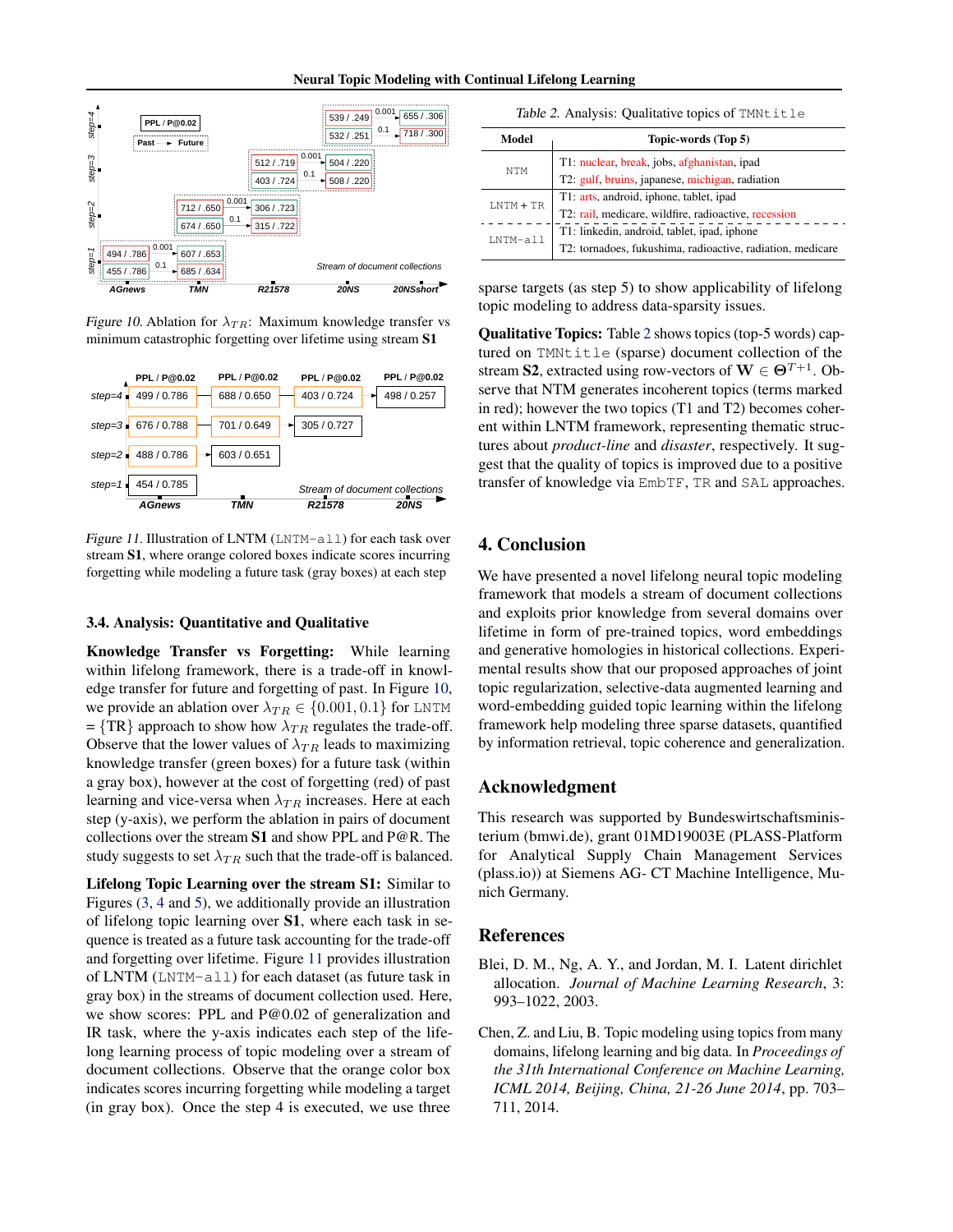- <span id="page-9-0"></span>Chen, Z. and Liu, B. Lifelong machine learning for natural language processing. In *Proceedings of the 2016 Conference on Empirical Methods in Natural Language Processing: Tutorial Abstracts*, Austin, Texas, November 2016. Association for Computational Linguistics.
- Chen, Z., Ma, N., and Liu, B. Lifelong learning for sentiment classification. In *Proceedings of the 53rd Annual Meeting of the Association for Computational Linguistics and the 7th International Joint Conference on Natural Language Processing of the Asian Federation of Natural Language Processing, ACL 2015, July 26-31, 2015, Beijing, China, Volume 2: Short Papers*, pp. 750–756, 2015.
- Collobert, R. and Weston, J. A unified architecture for natural language processing: deep neural networks with multitask learning. In *Machine Learning, Proceedings of the Twenty-Fifth International Conference (ICML 2008), Helsinki, Finland, June 5-9, 2008*, pp. 160–167, 2008.
- Das, R., Zaheer, M., and Dyer, C. Gaussian lda for topic models with word embeddings. In *Proceedings of the 53rd Annual Meeting of the Association for Computational Linguistics and the 7th International Joint Conference on Natural Language Processing (Volume 1: Long Papers)*, pp. 795–804. Association for Computational Linguistics, 2015. doi: 10.3115/v1/P15-1077.
- de Masson d'Autume, C., Ruder, S., Kong, L., and Yogatama, D. Episodic memory in lifelong language learning. In *Advances in Neural Information Processing Systems 32: Annual Conference on Neural Information Processing Systems 2019, NeurIPS 2019, 8-14 December 2019, Vancouver, BC, Canada*, pp. 13122–13131, 2019.
- Gupta, P., Chaudhary, Y., Buettner, F., and Schütze, H. Document informed neural autoregressive topic models with distributional prior. In *The Thirty-Third AAAI Conference on Artificial Intelligence, AAAI 2019, The Thirty-First Innovative Applications of Artificial Intelligence Conference, IAAI 2019, The Ninth AAAI Symposium on Educational Advances in Artificial Intelligence, EAAI 2019, Honolulu, Hawaii, USA, January 27 - February 1, 2019*, pp. 6505–6512, 2019.
- Hassabis, D., Kumaran, D., Summerfield, C., and Botvinick, M. Neuroscience-inspired artificial intelligence. *Neuron*, 95(2):245–258, 2017.
- Jung, H., Ju, J., Jung, M., and Kim, J. Less-forgetting learning in deep neural networks. *CoRR*, abs/1607.00122, 2016.
- Kirkpatrick, J., Pascanu, R., Rabinowitz, N., Veness, J., Desjardins, G., Rusu, A. A., Milan, K., Quan, J., Ramalho, T., Grabska-Barwinska, A., et al. Overcoming catastrophic

forgetting in neural networks. *Proceedings of the national academy of sciences*, 114(13):3521–3526, 2017.

- Larochelle, H. and Lauly, S. A neural autoregressive topic model. In Bartlett, P. L., Pereira, F. C. N., Burges, C. J. C., Bottou, L., and Weinberger, K. Q. (eds.), *Advances in Neural Information Processing Systems 25: 26th Annual Conference on Neural Information Processing Systems*, pp. 2717–2725, 2012.
- Larochelle, H. and Murray, I. The neural autoregressive distribution estimator. In Gordon, G. J., Dunson, D. B., and Dudík, M. (eds.), Proceedings of the Fourteenth Interna*tional Conference on Artificial Intelligence and Statistics, AISTATS*, volume 15 of *JMLR Proceedings*, pp. 29–37. JMLR.org, 2011.
- Lauly, S., Zheng, Y., Allauzen, A., and Larochelle, H. Document neural autoregressive distribution estimation. *Journal of Machine Learning Research*, 18:113:1–113:24, 2017.
- Li, Z. and Hoiem, D. Learning without forgetting. *IEEE Trans. Pattern Anal. Mach. Intell.*, 40(12):2935–2947, 2018.
- Miao, Y., Yu, L., and Blunsom, P. Neural variational inference for text processing. In *Proceedings of the 33nd International Conference on Machine Learning, ICML 2016, New York City, NY, USA, June 19-24, 2016*, volume 48 of *JMLR Workshop and Conference Proceedings*, pp. 1727–1736. JMLR.org, 2016.
- Mitchell, T. M., Cohen, W. W., Jr., E. R. H., Talukdar, P. P., Betteridge, J., Carlson, A., Mishra, B. D., Gardner, M., Kisiel, B., Krishnamurthy, J., Lao, N., Mazaitis, K., Mohamed, T., Nakashole, N., Platanios, E. A., Ritter, A., Samadi, M., Settles, B., Wang, R. C., Wijaya, D., Gupta, A., Chen, X., Saparov, A., Greaves, M., and Welling, J. Never-ending learning. In *Proceedings of the Twenty-Ninth AAAI Conference on Artificial Intelligence, January 25-30, 2015, Austin, Texas, USA*, pp. 2302–2310, 2015.
- Nguyen, D. Q., Billingsley, R., Du, L., and Johnson, M. Improving topic models with latent feature word representations. *TACL*, 3:299–313, 2015.
- Parisi, G. I., Kemker, R., Part, J. L., Kanan, C., and Wermter, S. Continual lifelong learning with neural networks: A review. *Neural Networks*, 113:54–71, 2019.
- Pennington, J., Socher, R., and Manning, C. Glove: Global vectors for word representation. In *Proceedings of the 2014 Conference on Empirical Methods in Natural Language Processing (EMNLP)*, pp. 1532–1543. Association for Computational Linguistics, 2014.